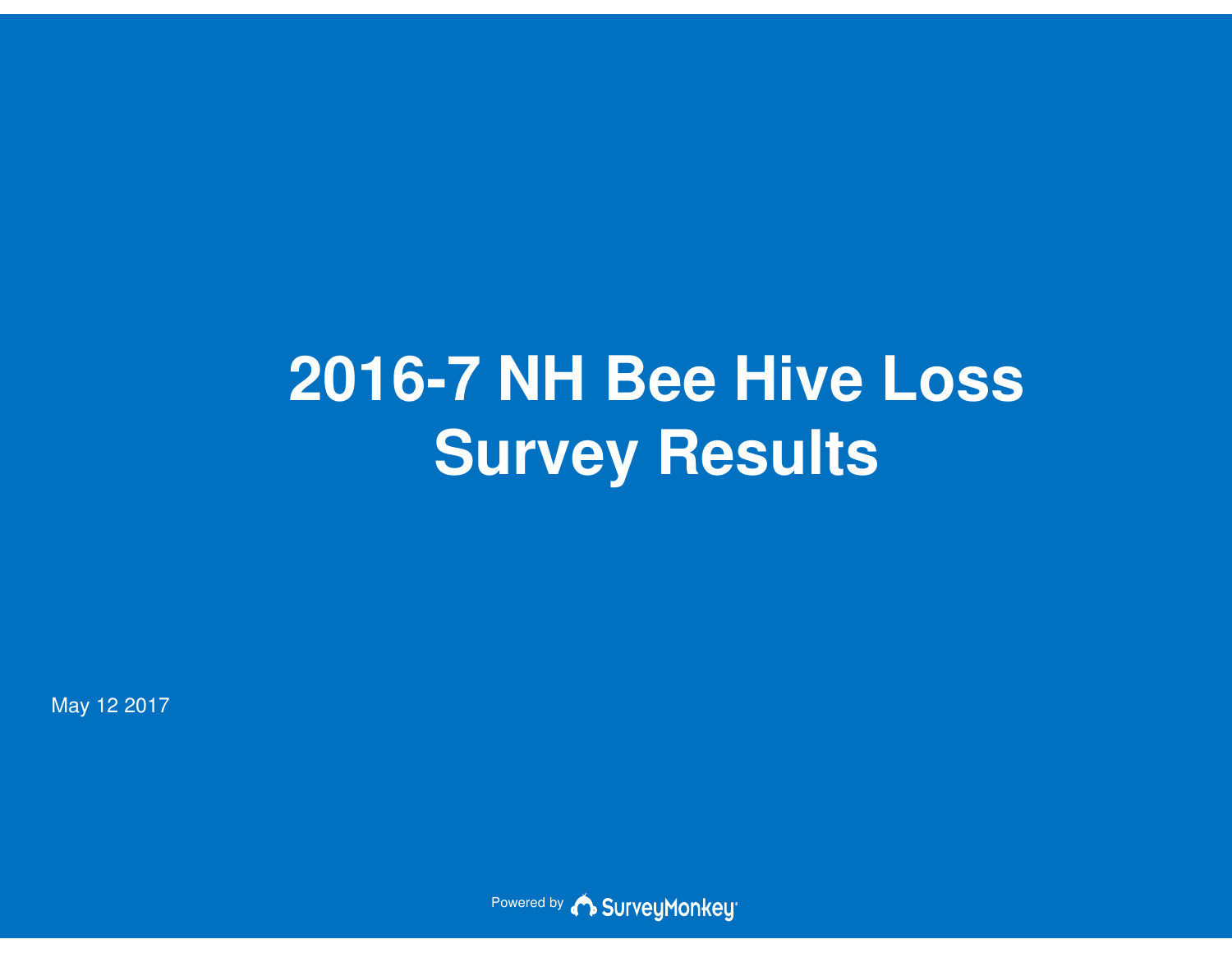- Survey covered the period from approximately Oct 1, 2016-Mar 31, 2017
- Excellent response!
	- 261 questionnaires were filled out representing 247 beekeepers
	- Represented 130 towns (125 NH, 5 neighboring state)
	- Collected data for 1004 hives & 353 NUCs
- This first survey is giving us some interesting insights along with ideas about how to improve data gathering for future surveys
- **As with any survey data, don't take the numbers as absolute fact – but an indication of the trends**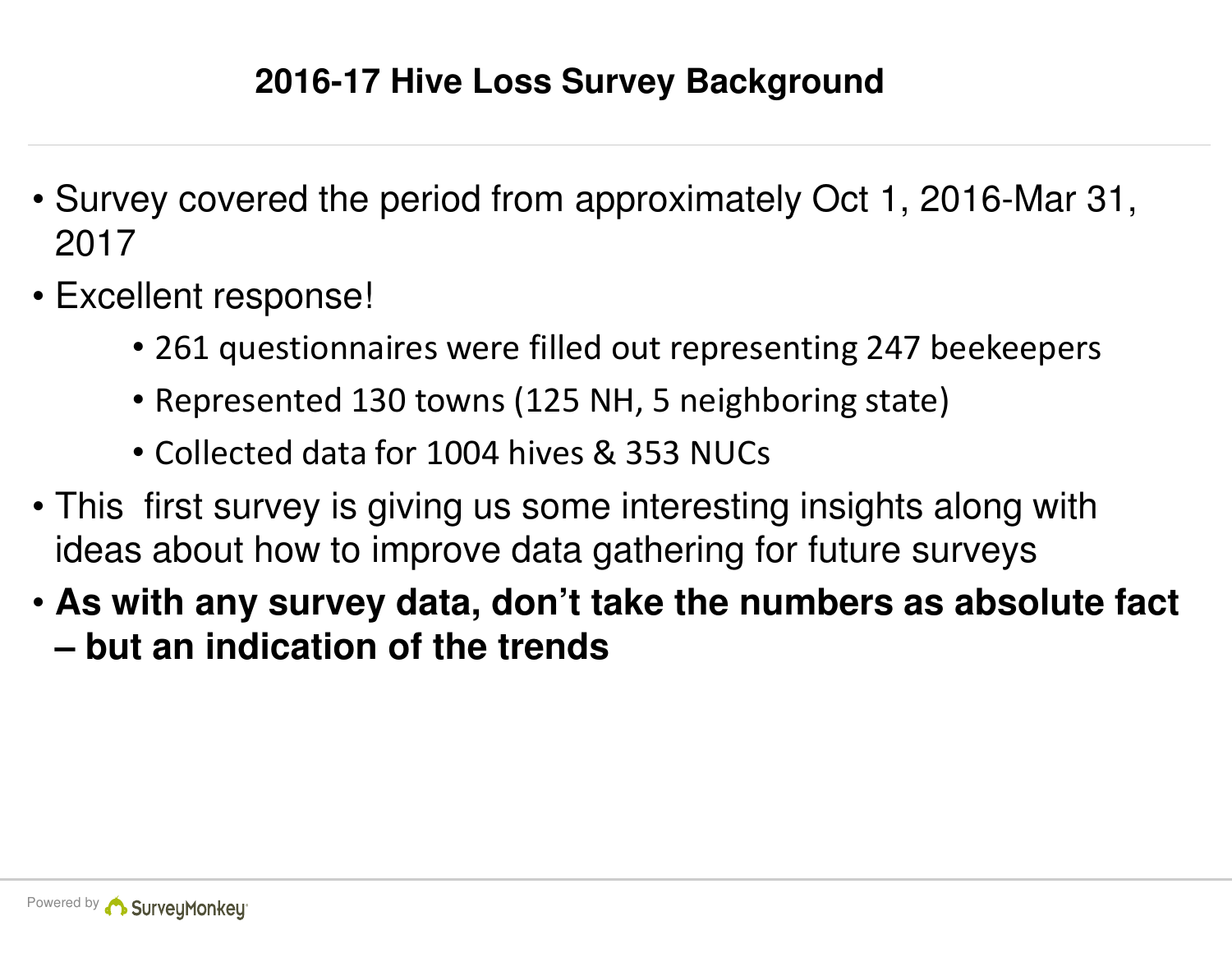# **Comparing Live Hives in Oct 2016 & April 2017**

Comparison of Hives/Nucs alivein October (blue) and April (Orange)



# 65% Hive & 40% NUC Loss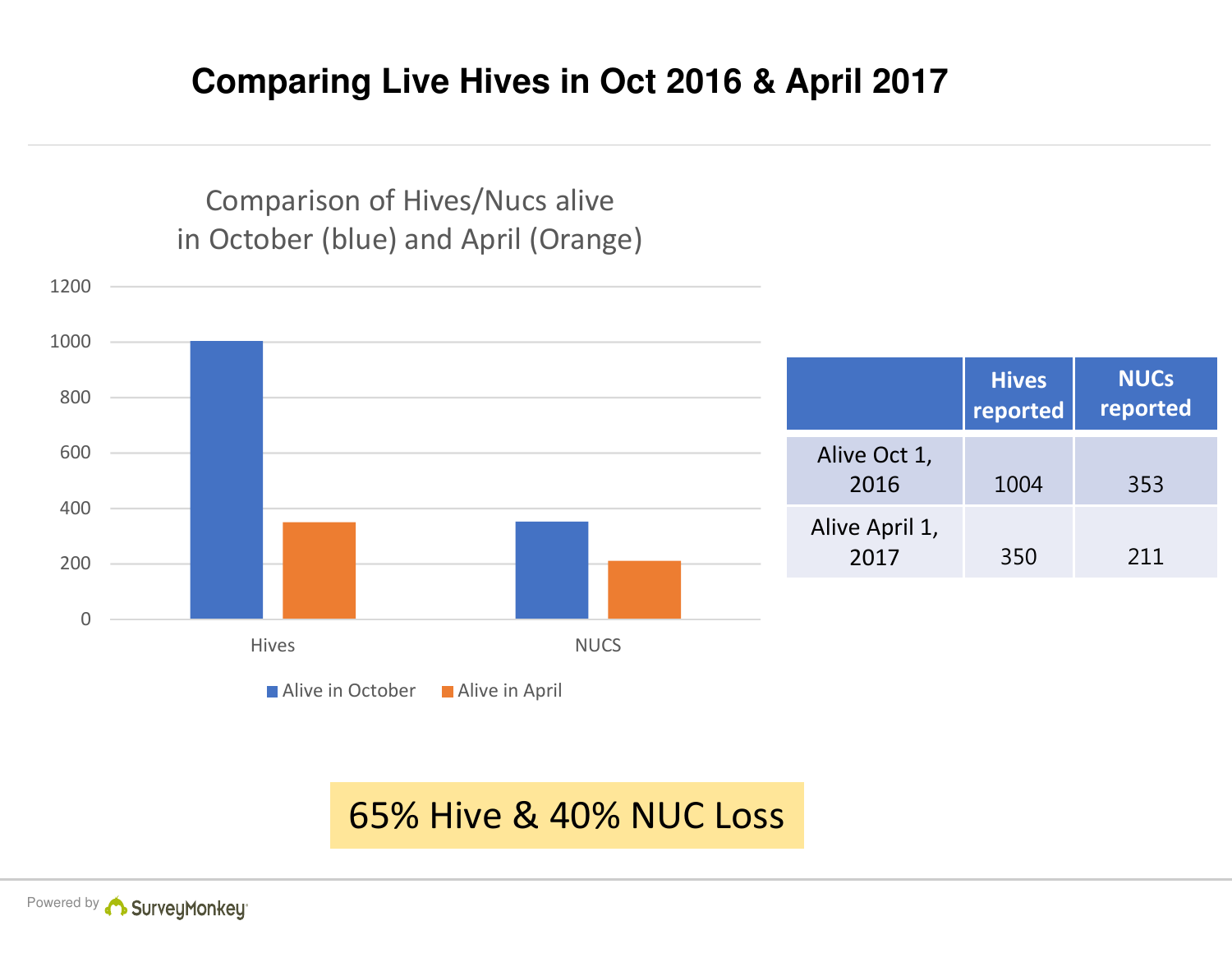# **Reported Hive and NUC Loss by County**



Each pin represents a town with at least 1 hive

| <b>County</b>    | <b>Hives</b><br>Reported* | <b>Hives</b><br>% Lost | <b>NUCs</b><br><b>Reported</b> | <b>NUCs</b><br>% Lost |
|------------------|---------------------------|------------------------|--------------------------------|-----------------------|
| Merrimack        | 194                       | 78%                    | 9                              | 100%                  |
| Belknap          | 49                        | 78%                    | $\overline{2}$                 | 100%                  |
| Carroll          | 58                        | 67%                    | $\mathbf{1}$                   | 100%                  |
| Hillsborough     | 109                       | 64%                    | $\overline{4}$                 | 50%                   |
| Rockingham       | 134                       | 64%                    | 20                             | 65%                   |
| Sullivan         | 217                       | 62%                    | 256                            | 34%                   |
| Grafton          | 93                        | 60%                    | 20                             | 20%                   |
| <b>Strafford</b> | 84                        | 56%                    | 30                             | 67%                   |
| Coos             | $\overline{4}$            | 50%                    | $\overline{0}$                 | 0%                    |
| Cheshire         | 45                        | 38%                    | 11                             | 27%                   |

Powered by

\*17 hives reported from ME, VT, ME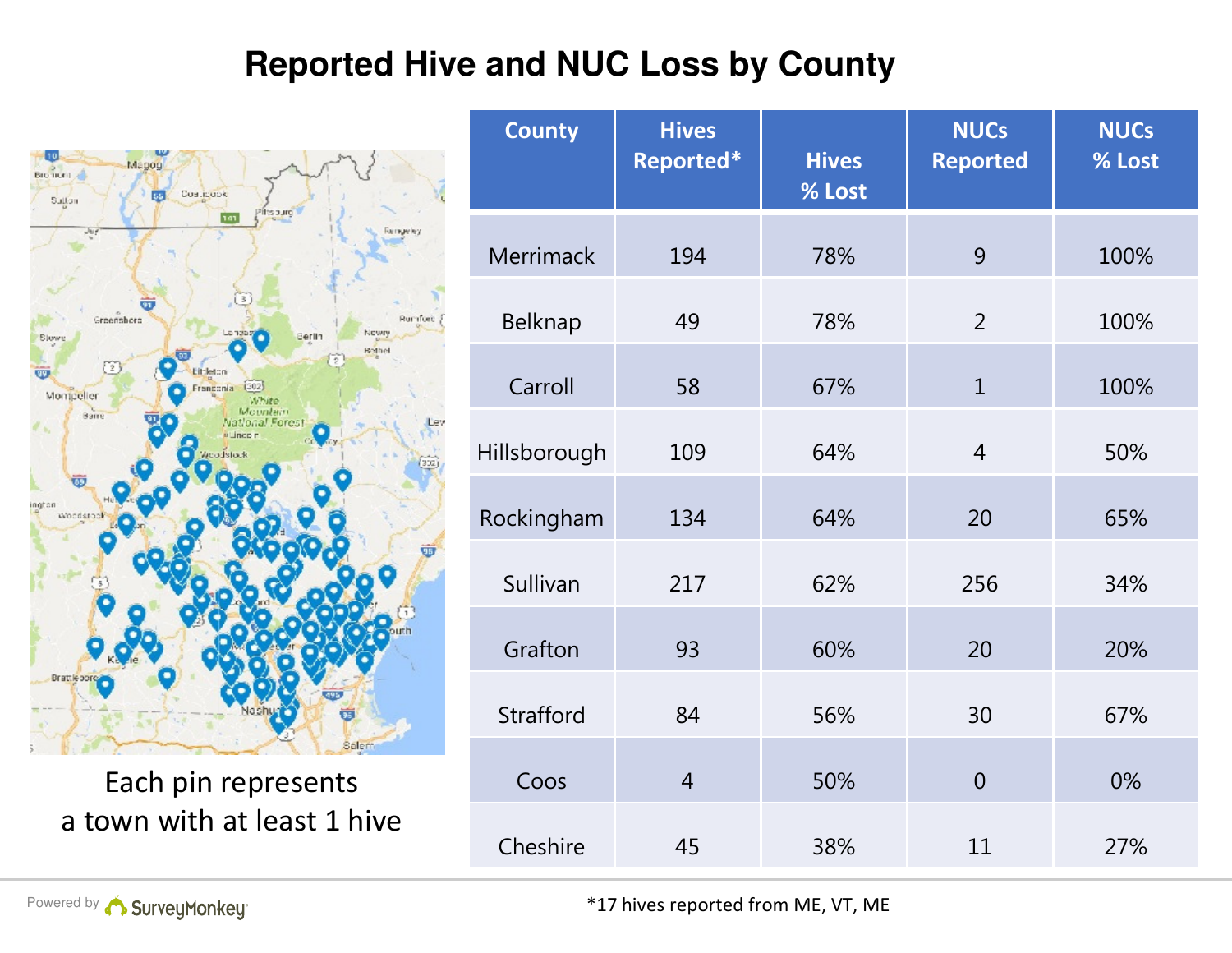# **Reported Hive Loss Rate by Month**



month are estimates based on survey comments.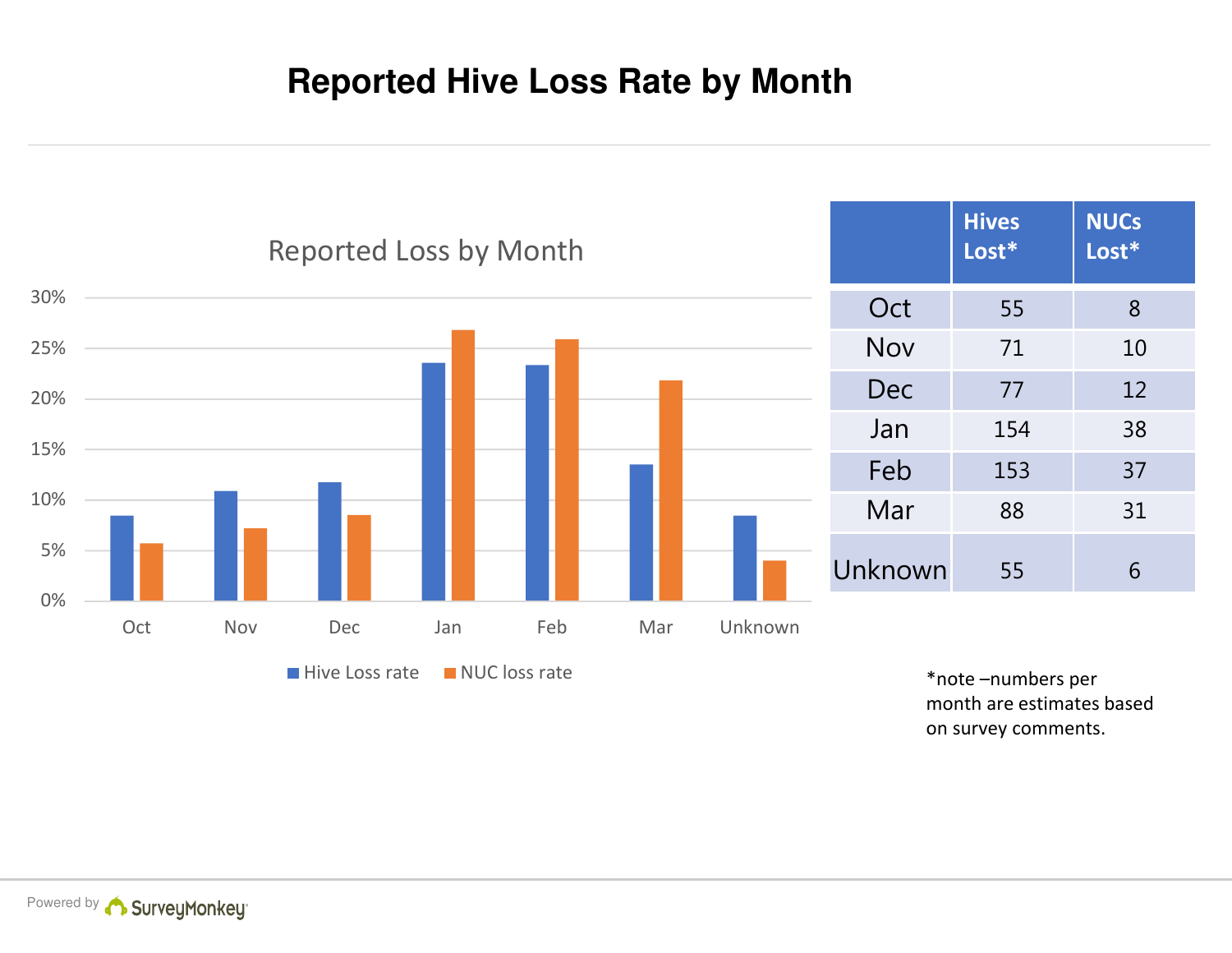# **Why do you suspect your hives died?**



Is it surprising Nosema is so low?

In the comment section for fall feeding there were several comments that the bees didn't take much food.

Does this indicate beekeepers don't know signs of Nosema?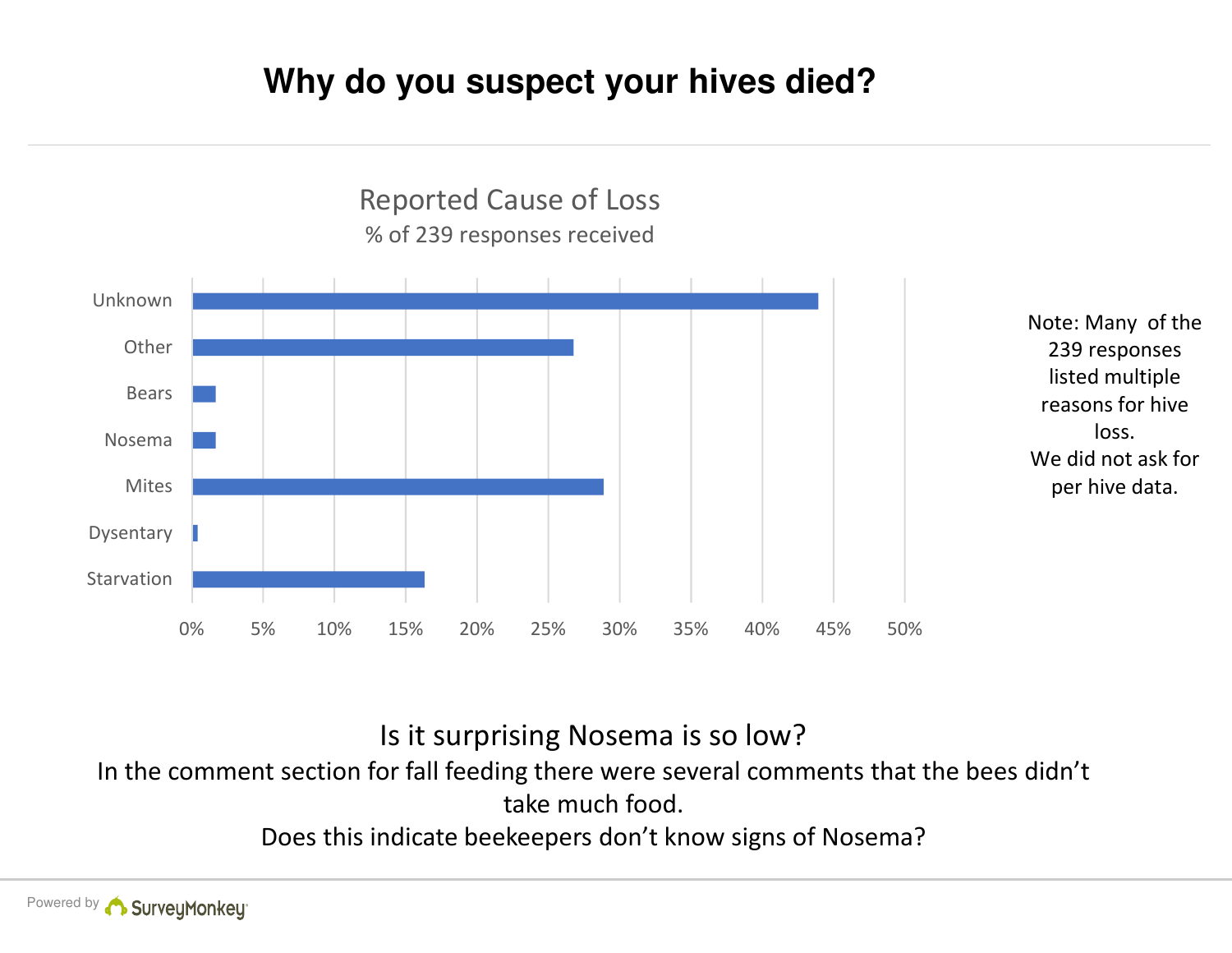### **Why do you suspect your hives died? – "Other Cause" breakdown**



Several comments about:

- tops blown off so bees froze
- moisture
- Yellow jackets robbing hives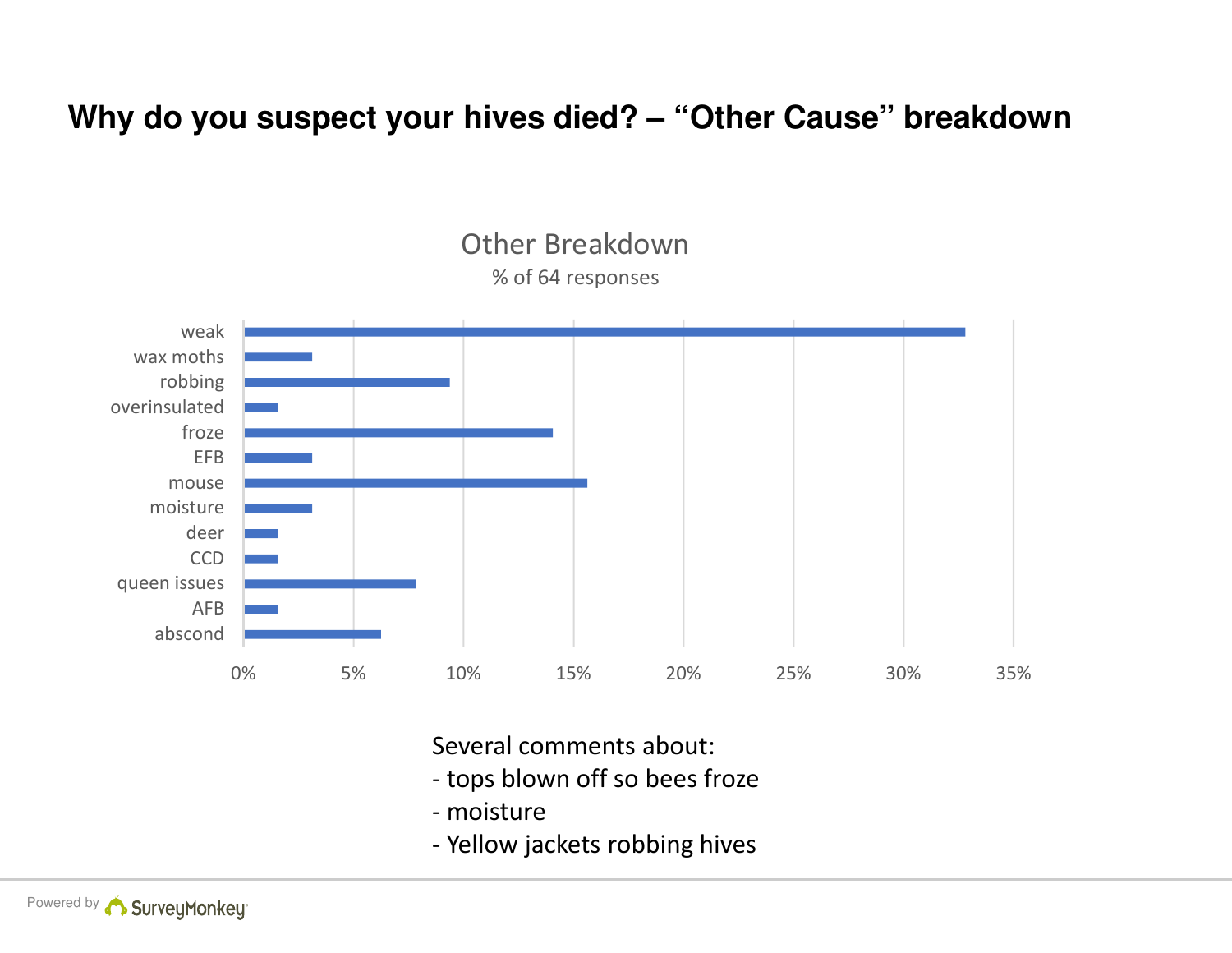# **Next sets of graphs are SURVIVAL RATES**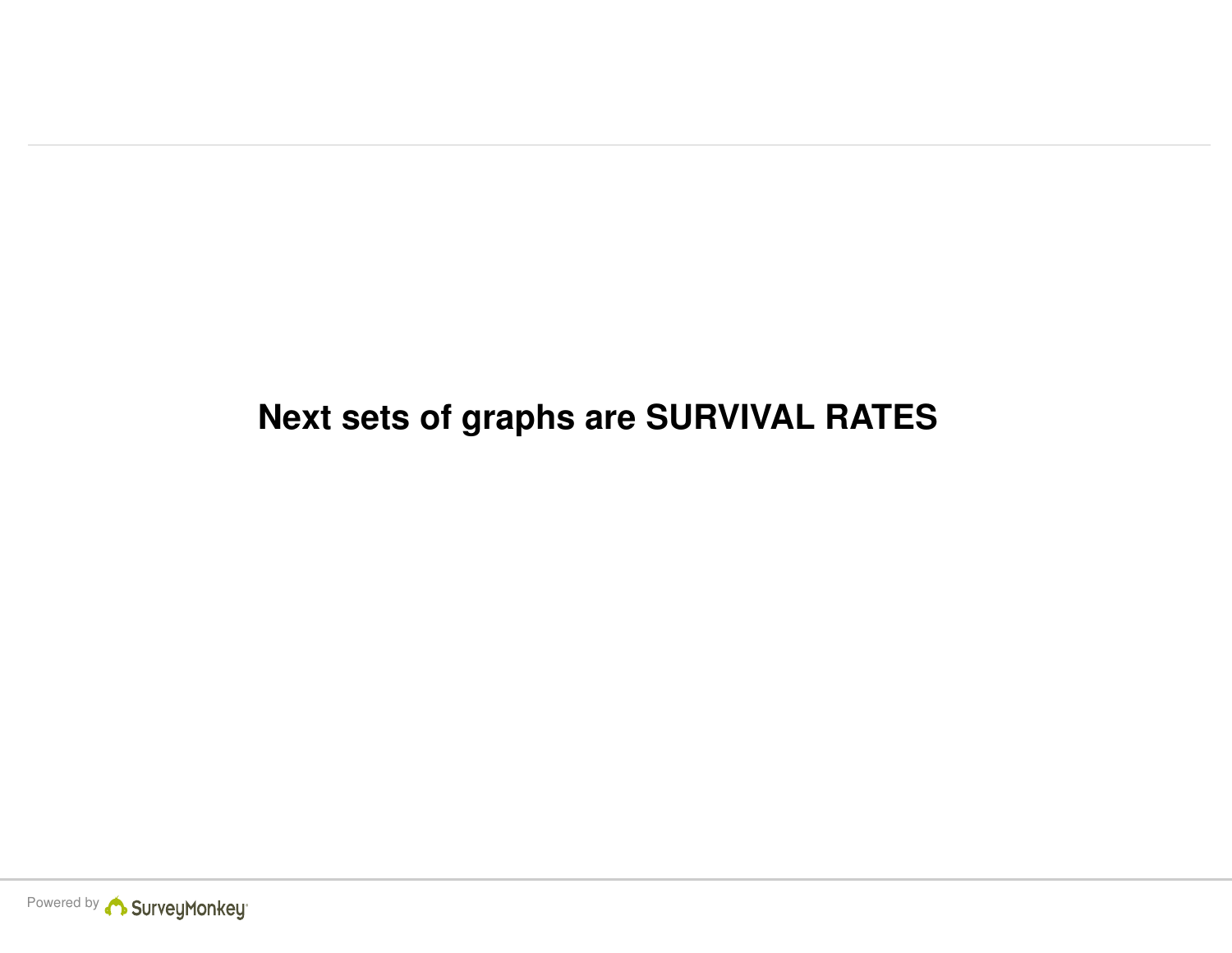# **Beekeeping Experience vs Survival Rates**



# 5+ years of experience appears to help survival rate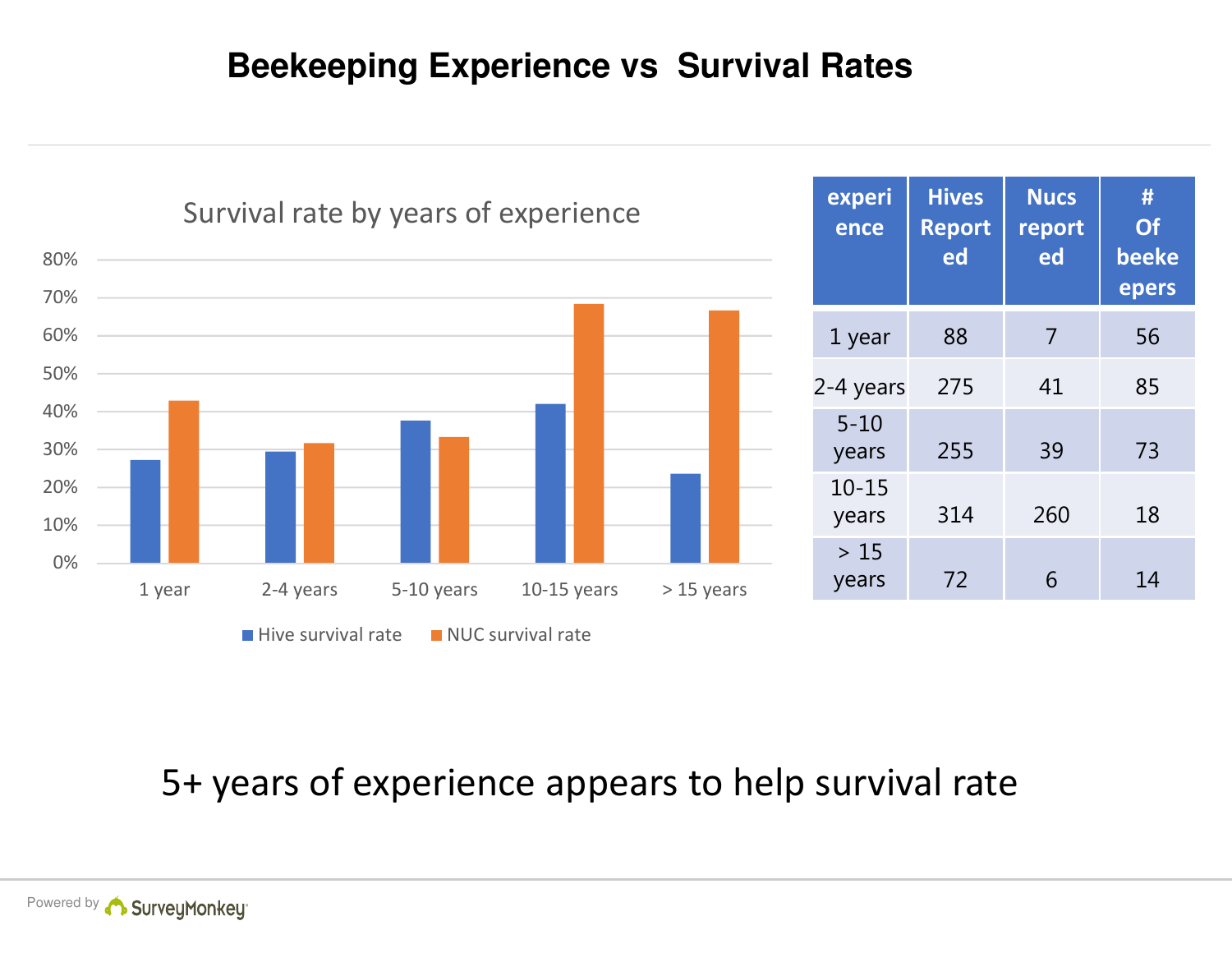# **Varroa Treated vs Untreated Survival Rate**



Survival Rate - Varroa Treatment vs Untreated

- Treating for Varroa at least 1 time made a significant difference in survival rates - Comparing untreated survival rate with and without Hall Apiary data indicates genetics made a difference

\*Hall Apiaries is a treatment free operation that raises their own queens selecting for mite resistance and other traits that dowell in the Western NH climate.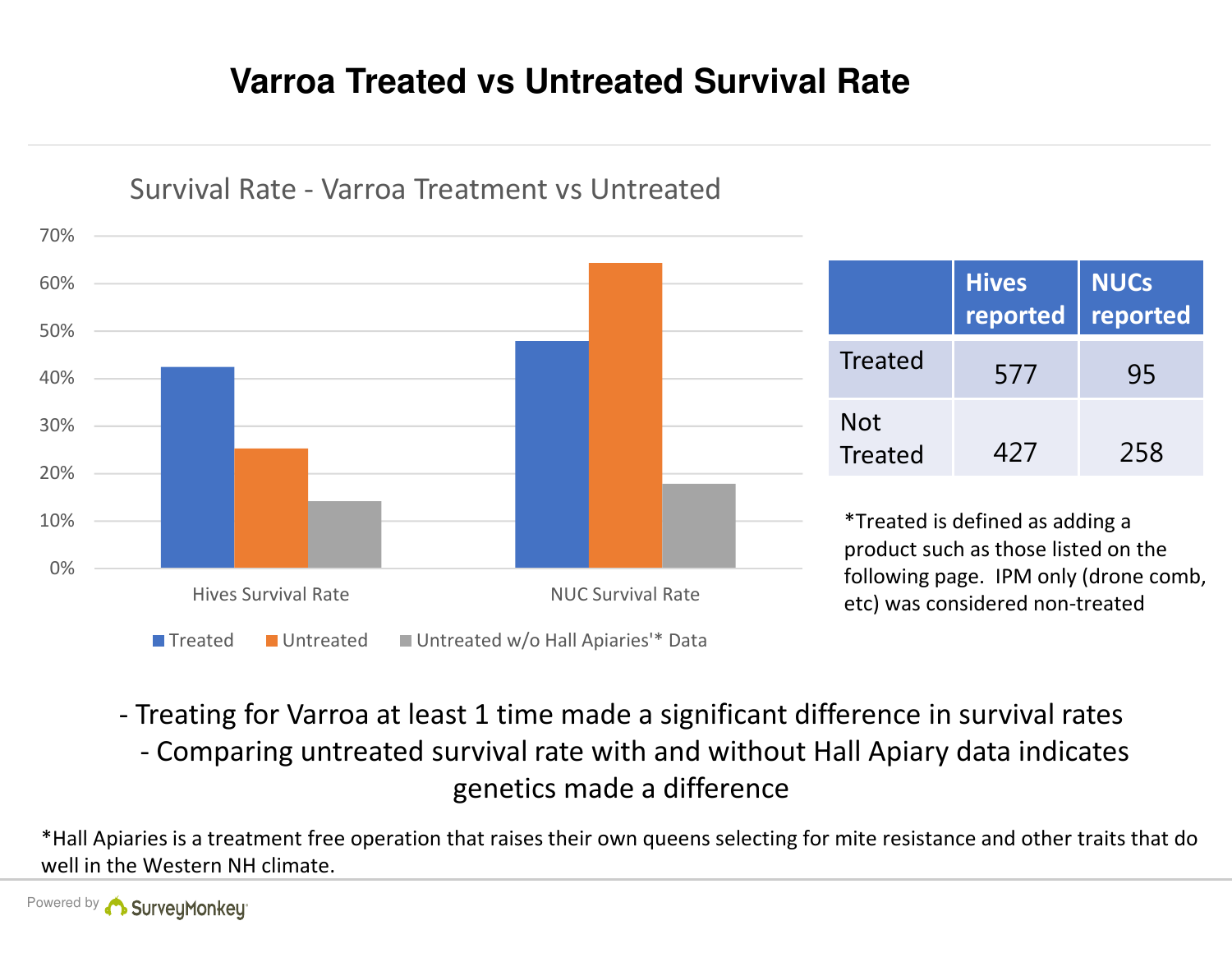# **Survival rate Comparing Single vs Multiple Varroa Treatments**



#### Survival Rate - Multiple vs Single Treatment

| <b>Treatmen</b><br>ts | <b>Hives</b><br>reported | <b>NUCs</b><br>reported |
|-----------------------|--------------------------|-------------------------|
| <b>Multiple</b>       | 93                       | 21                      |
| Single or<br>no info  | 462                      | 73                      |

\*note: a treatment = Whatever vendor recommends Ex: Apiguard must be applied 2x for A single treatment

Hives treated multiple times for Varroa during 2016 had a better survival rate than those only treated one time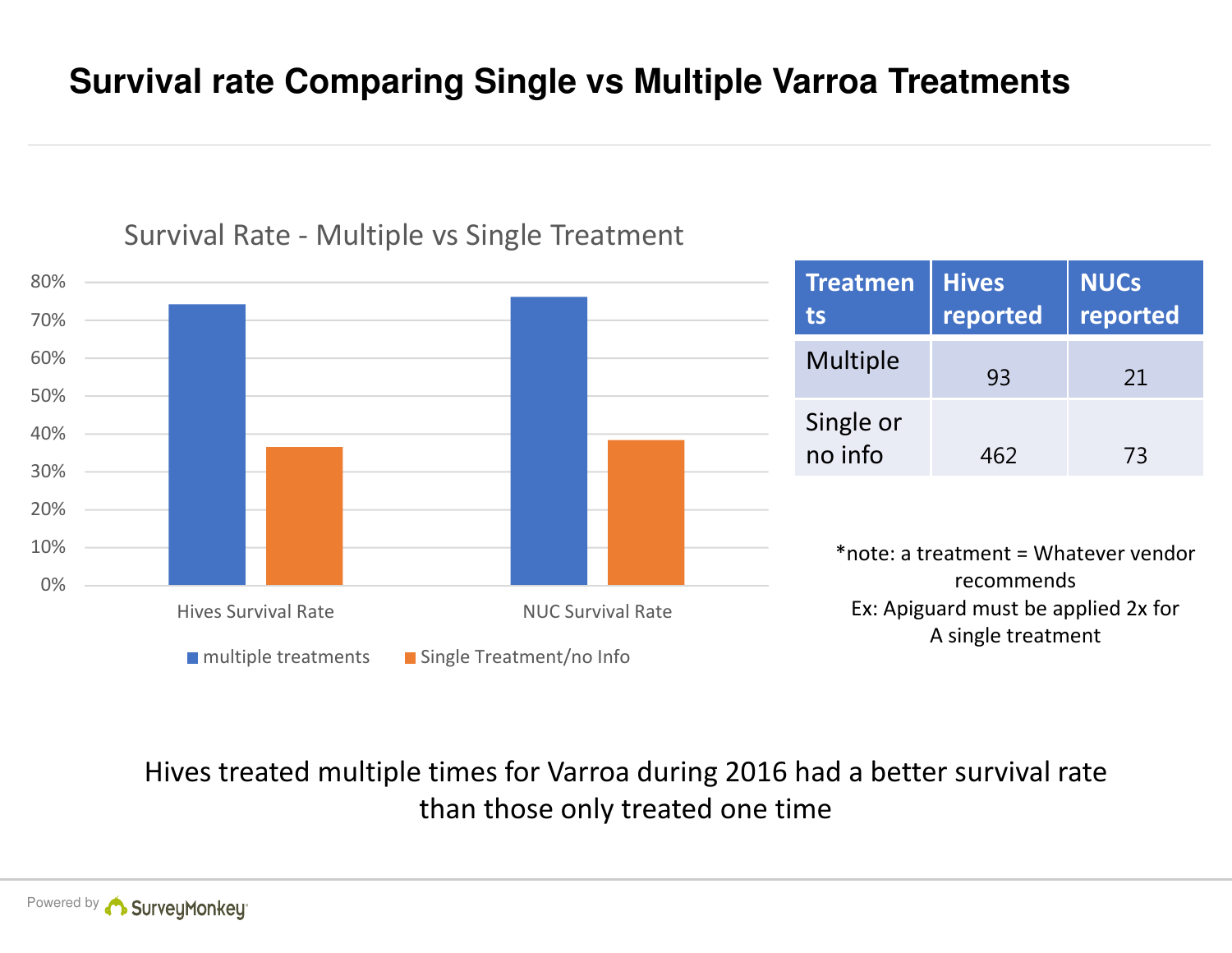# **Reported Treatment Types**



Powered by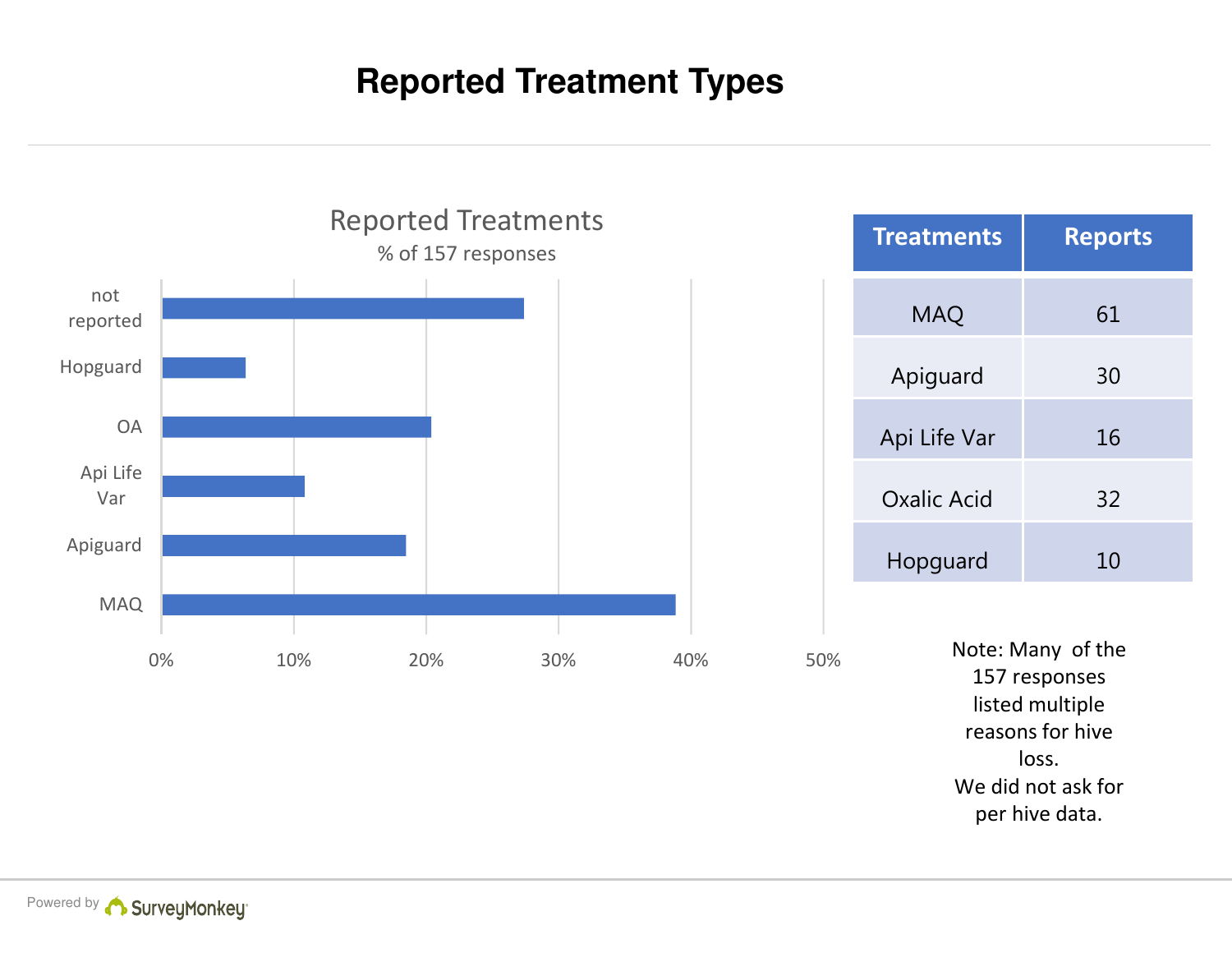# **Fall feeding Survival rate**



#### Powered by

Fall feeding in 2016 appeared to help survival rate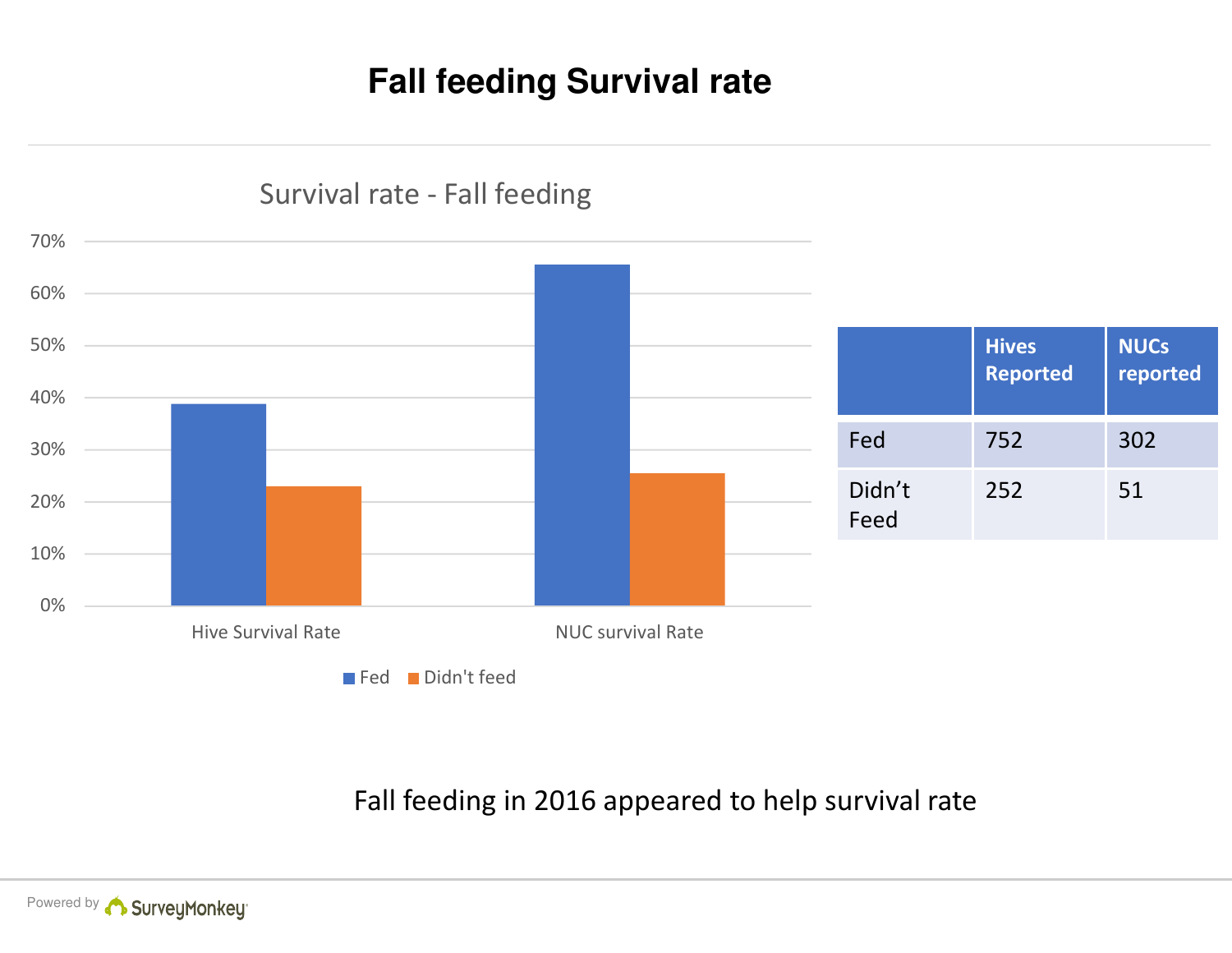# **Survival rate by how much syrup was fed**



#### Hive Survival rate - by how much fall feeding

Feeding < 1 gal in 2016 shows significant lossfeeding more than 1 Gal shows no significant difference in survival rate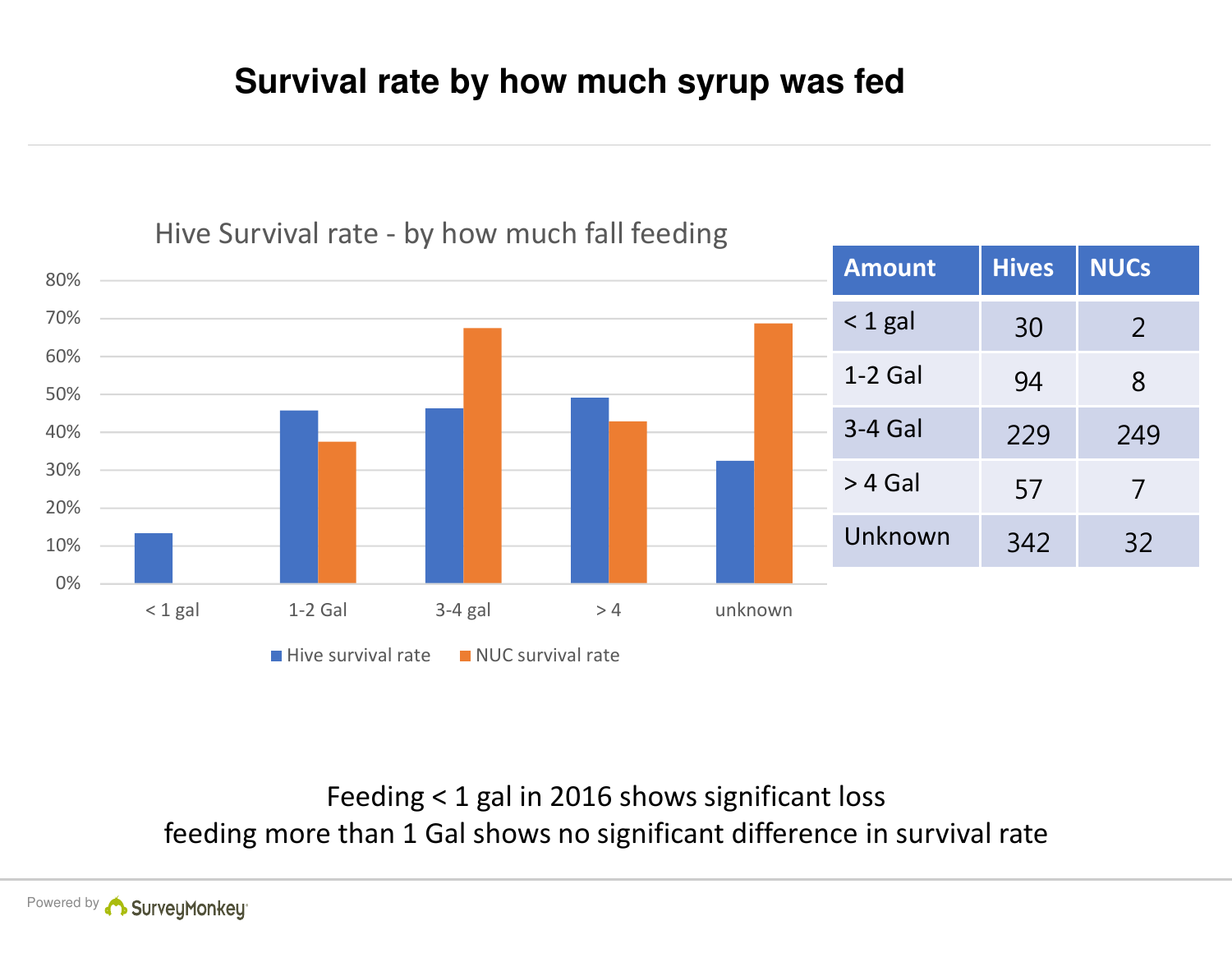# **Winter feeding Survival rate**



#### Winter Feeding Survival Rate

Winter feeding in 2016 appeared to help survival rate of hives

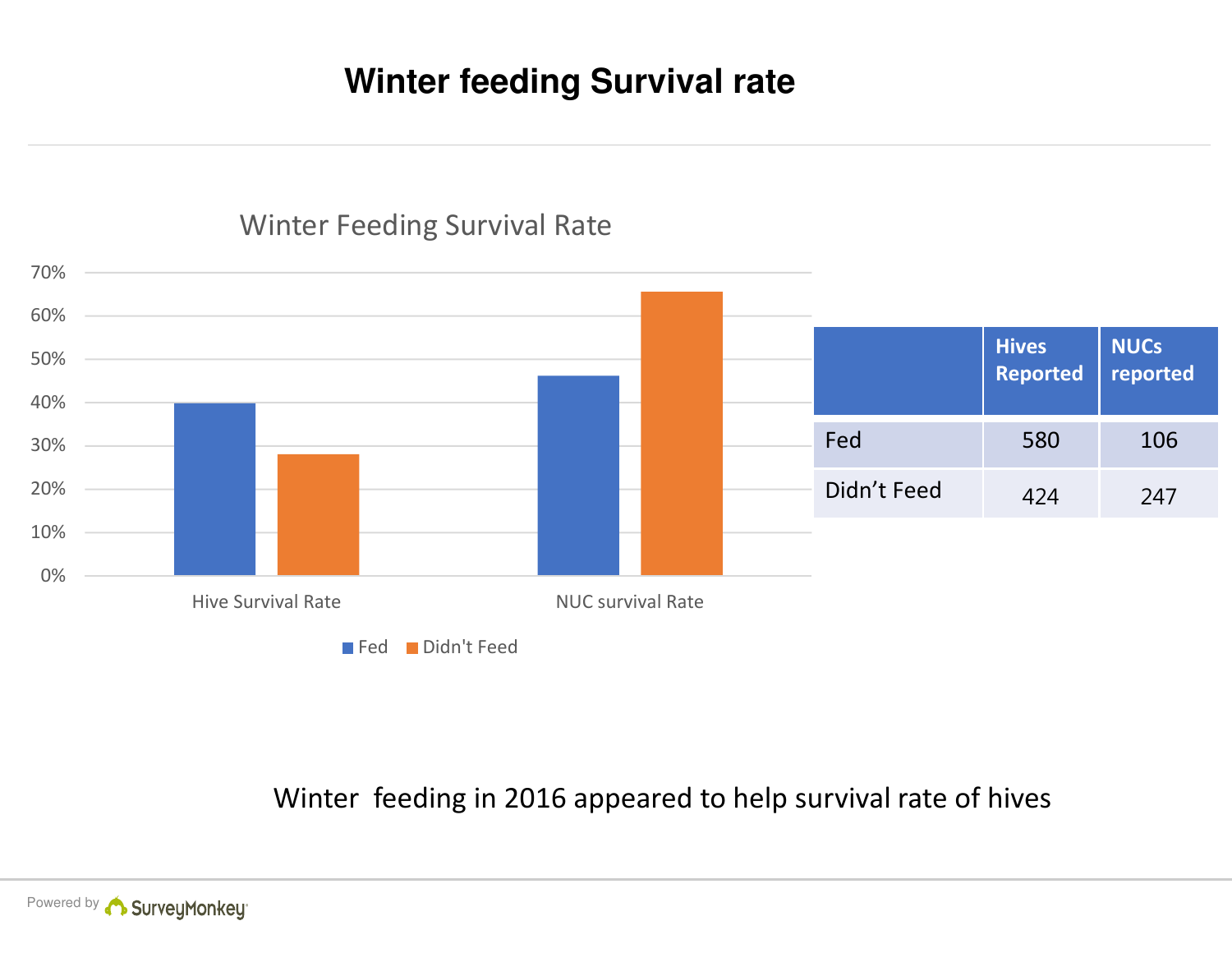# **Types of Winter Feed Reported**



Several responses showed multiple types of winter feed.

\*Note – winter patties were not an option in the survey and are probably under represented

– the Winter patty submissions counted were submitted by paper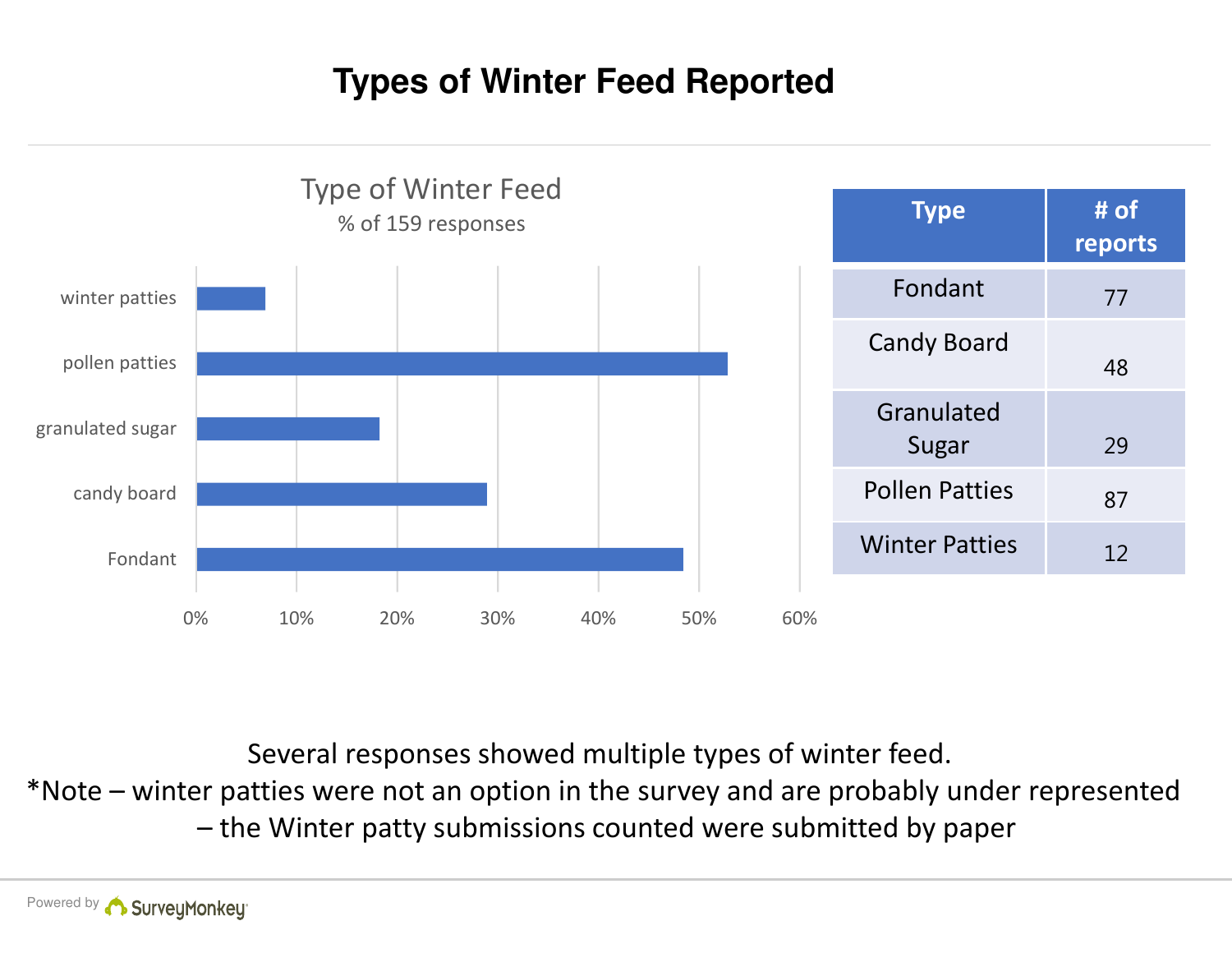# **2016-17 Hive Loss Survey Summary**

- Great response for our first year of collecting data 261 responses covering
	- 130 towns
	- 1004 hives + 353 NUCs
- Reported data indicates in 2016
	- 65% Hive Loss & 40% NUC Loss
	- Survival rates were significantly better with at least 1 varroa treatment & even better with multiple treatments
	- Fall feeding helped survival rates
	- Beekeepers with more than 5 years experience had a better survival rate
- This is a great start but we need multiple years of data to really understand trends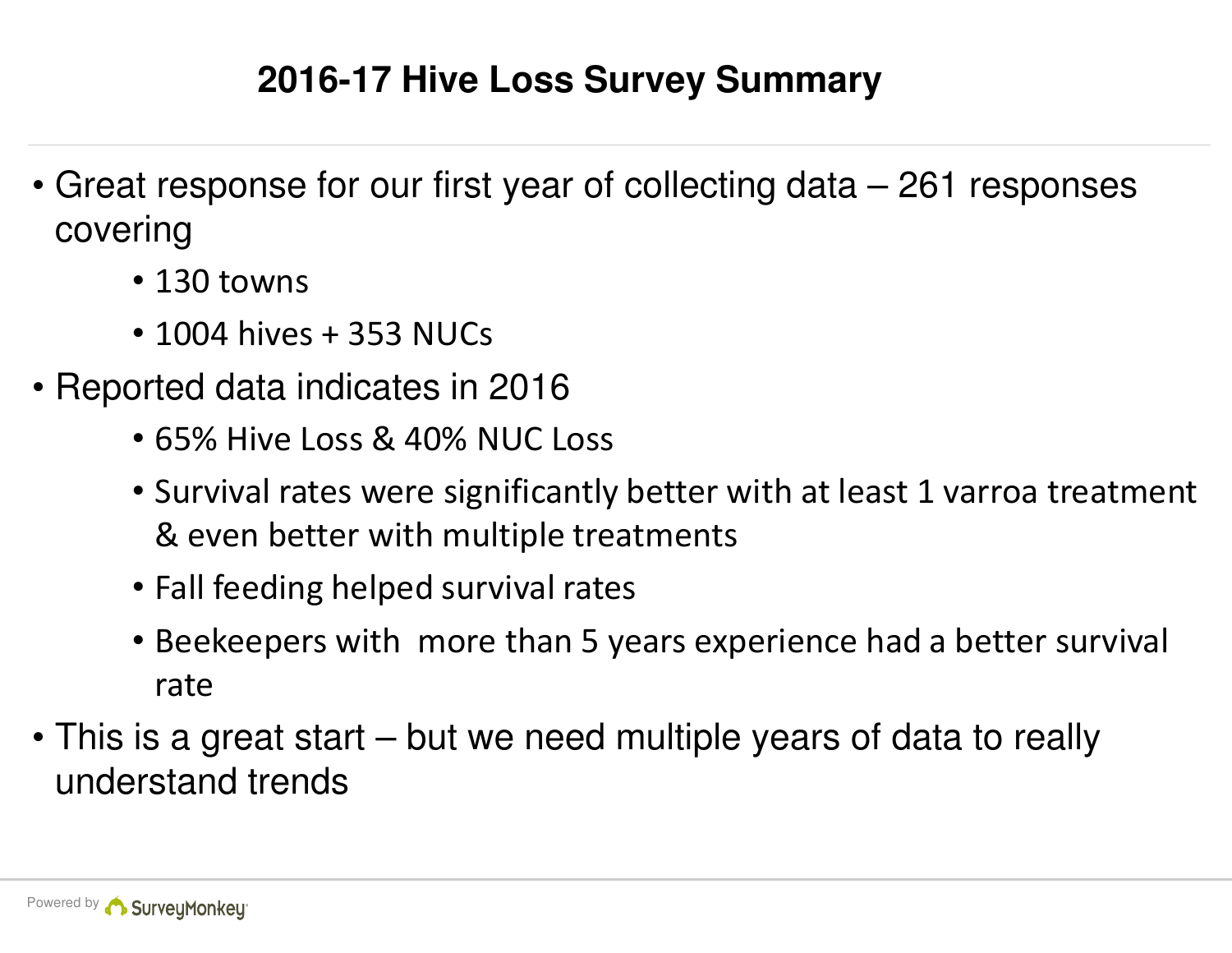# **2016-17 Hive Loss Survey Recommendations & Request for Approval**

- Work with our UNH coop extension colleagues using this data to:
	- Support grant applications to further beekeeper education.
	- Overlay drought and other information on interactive maps so we can draw more insights.
- Make this summary data public on our website
	- Present data at club meetings if the clubs are interested.
	- Email the summary (or a pointer to the info on the website) to :
		- All NHBA Membership
		- All participants that submitted information to the survey
	- Send paper copies of the summary to members who participated via postal mail.
- Run this survey annually
	- Research committee takes the lead on doing an annual survey including taking input on how to improve data collection along with other data to be collected.

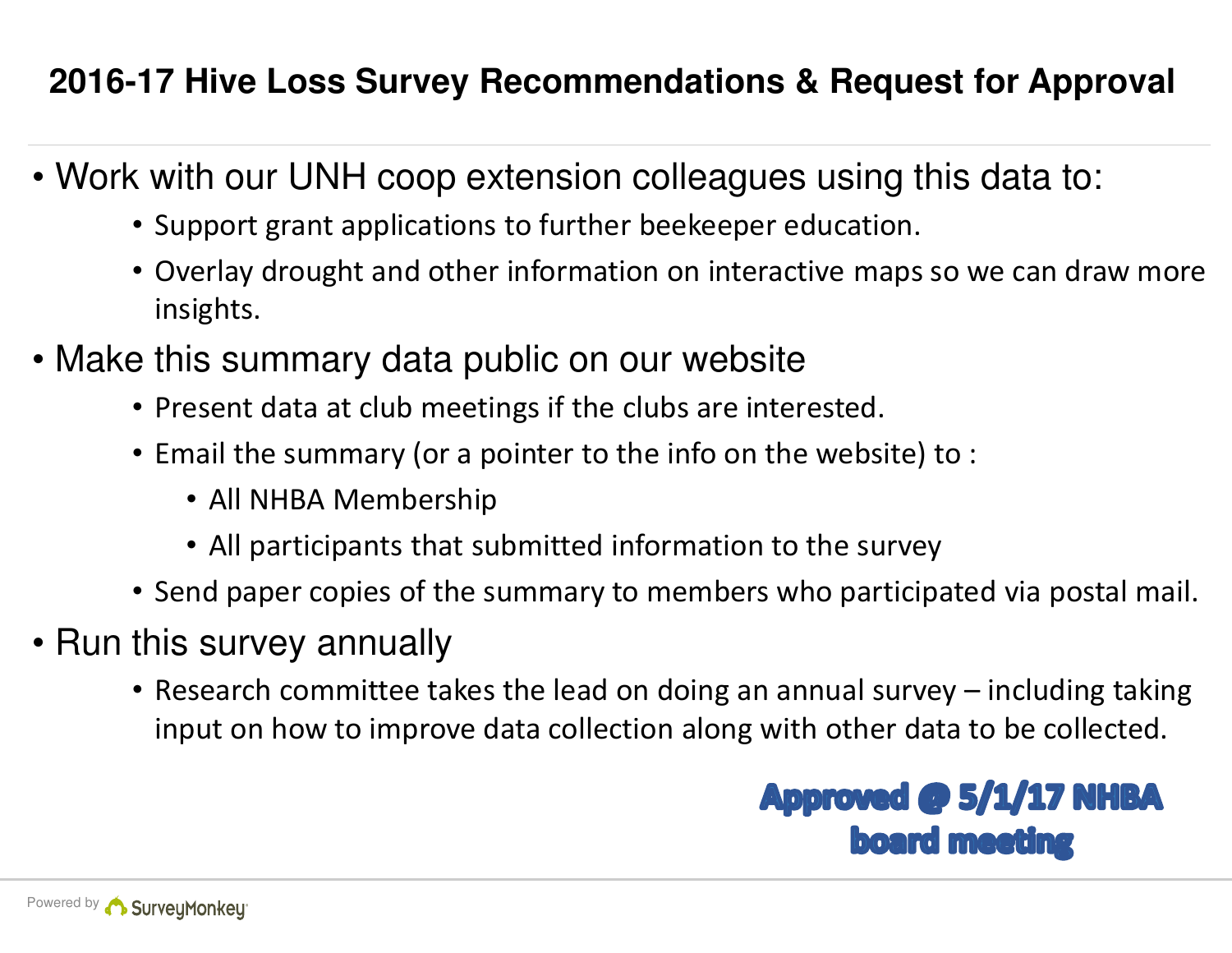**Background**

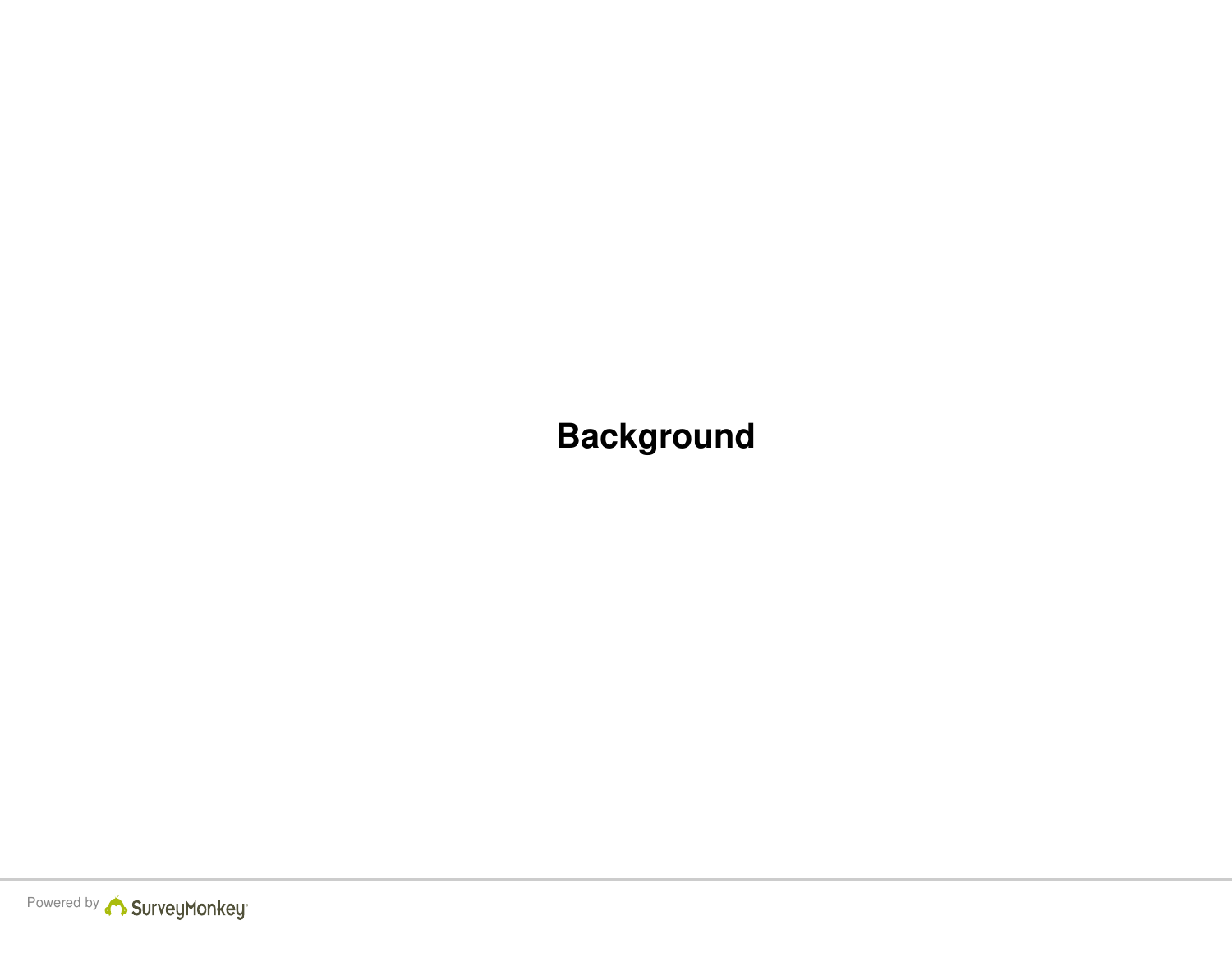# **Assumptions made when collating the data into this summary.**

- •For entries with only the county, Used county seat as town
- •For entries with multiple towns, used first town
- For what month was hive lost, if no details in comment,  $\bullet$ divided loss amongst the listed months
	- • ex if 3 hives were lost, with Nov/Jan listed – I assigned 1.5 hives to Nov & 1.5 to Jan
- For Varroa treatment, if multiple treatments were listed, I assumed all hives had those treatments unless otherwise noted
- For Feeding, estimated total based on comments•
- $\bullet$ On Reason for loss, attempted to categorize "other"
- • On Reason for loss, didn't have per hive detail so just added all hives when a reason was listed…
	- •Ex: if 4 hives were lost & it listed starvation + Mites, I

counted 4 in starvation & 4 in mites

Powered by